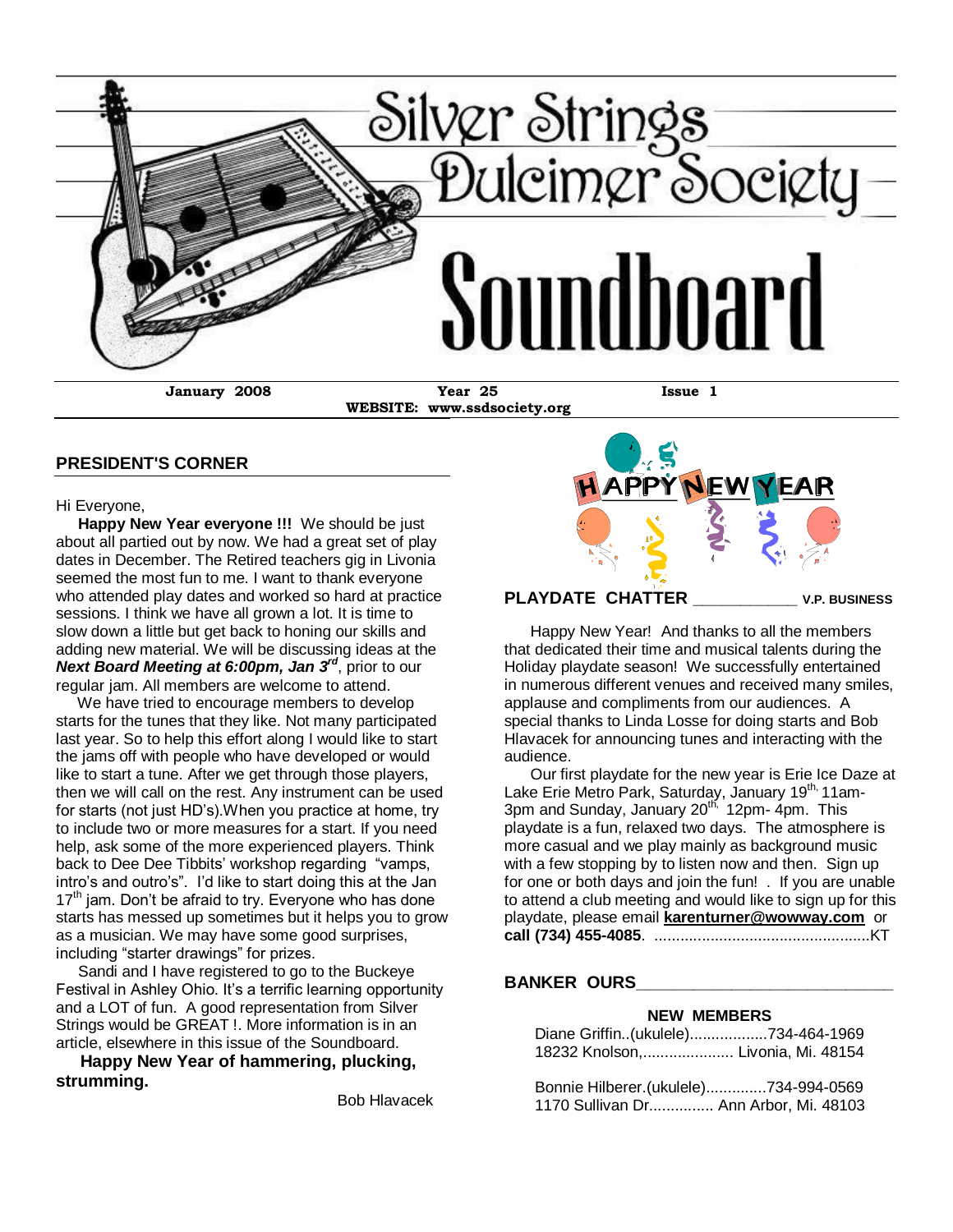#### **2008 SSDS ERIE ICE DAZE PLAY LIST**

| <b>Key</b>              | <b>Tune</b>                      | <b>Play</b>                 |
|-------------------------|----------------------------------|-----------------------------|
| С                       | Winter Wonderland                | $\overline{3}$              |
| $\overline{\mathsf{G}}$ | Westphalia Waltz                 | $\overline{2}$              |
| D                       | Angleworm Wiggle                 | 3                           |
| D                       | Chinese Breakdown / Nelly Bly    | 2/2                         |
| С                       | <b>Black Velvet Waltz</b>        | 3                           |
| D                       | <b>Over The Waterfall</b>        | $\overline{3}$              |
| D                       | <b>Festival Rag</b>              | $\overline{3}$              |
| G                       | Jingle Bells (Chorus + 2)        | $\overline{4}$              |
| D                       | Peek-A-Boo-Waltz                 | $\overline{3}$              |
| $\overline{\mathsf{G}}$ | Bellman's Jig                    | $\overline{3}$              |
| $\overline{\mathsf{G}}$ | <b>Silver And Gold Two-Step</b>  | $\overline{3}$              |
| $\overline{\mathsf{G}}$ | Tennessee Waltz                  | $\overline{\overline{3}}$   |
| G                       | <b>Red Apple Rag</b>             | $\overline{\overline{3}}$   |
| G                       | Let It Snow                      | $\overline{3}$              |
| D                       | John Ryan's Polka                | $\overline{3}$              |
| D                       | <b>Young Roddy McCorley</b>      | 4                           |
| D                       | <b>Whiskey Before Breakfast</b>  | $\overline{3}$              |
| Ġ                       | I'll Remember You, Love          | $\overline{2}$              |
| Em                      | Tamlin                           | $\overline{3}$              |
| G                       | Sophrina                         | 3                           |
| D                       | <b>Maple Sugar</b>               | $\frac{1}{3}$ $\frac{1}{2}$ |
| D                       | Rudolph                          | 3                           |
| G                       | Old Joe Clark                    | 4                           |
| $\overline{\mathsf{G}}$ | Maggie                           | $\overline{3}$              |
| Em                      | Road To Lisdoonvarna/ Riding Hay | 2/2                         |
| G                       | <b>Columbus Stockade Blues</b>   | 4                           |
| $\overline{\mathsf{G}}$ | Southwind                        | $\overline{3}$              |
| Em                      | Dancing Bear/Sculley's Reel      | $\overline{3}$              |
| Ć                       | Five Foot Two                    | 4                           |
| $\overline{\mathsf{G}}$ | Down Yonder                      | $\overline{3}$              |
| D                       | Painter's Polka                  | $\overline{\overline{3}}$   |
| G                       | Red Wing                         | $\overline{3}$              |
| D                       | Viola's Schottische              | $\overline{\overline{3}}$   |
| D                       | Ragtime Annie                    | $\overline{3}$              |
| D                       | Jamie Allen / Road To Boston     | $\overline{3}$              |
| Am                      | <b>Cold Frosty Morn</b>          | $\overline{\overline{3}}$   |
| D                       | <b>Frosty The Snowman</b>        | $\overline{\overline{3}}$   |
| D                       | Soldier's Joy                    | $\overline{3}$              |
| D                       | Harvest Home                     | $\overline{3}$              |
| Em                      | Missouri                         | $\overline{\overline{3}}$   |
| D                       | <b>Sandy River Belle</b>         | $\overline{3}$              |
| Am                      | Katushka                         | 5                           |
| G                       | <b>Hundred Pipers</b>            | 3                           |
| G                       | March of St Timothy              | $\overline{3}$              |
| D/G                     | <b>Golden Slippers</b>           | 2D/2G                       |

## **MARK YOUR CALENDAR**

| January 19SSDS playdate11am - 3pm   |             |
|-------------------------------------|-------------|
| Lake Erie Ice DazeRockford          |             |
| 20SSDS Playdatenoon - 4pm           |             |
| Lake Erie MetroparkRockford         |             |
| February 13SSDS Playdate1 - 2pm     |             |
| Summit ParkwayCanton                |             |
| March 5-9 Buckeye Dulcimer Festival |             |
|                                     | Ashley Ohio |

# **25 YEARS OF MUSIC**

 **Did you know that July 27, 1983 was the first meeting/jam of the group which became Silver Strings Dulcimer Society ? Hal Bain was one of the initial 11 people, and the only one who has remained active. 2008 marks the 25th anniversary with many surprises in store, throughout the year.**

#### **V.P. PROGRAMS\_\_\_\_\_\_\_\_\_\_\_\_\_\_\_\_\_\_\_\_\_\_\_\_\_\_**

 I'm looking forward to a new year with Silver Strings folks. December was a very busy month of playdates, and the weather proved to be a challenge to make some of them. I've enjoyed playing music and socializing at all the playdates. It all made it **feel** like the holiday season.

 Our first jam session this month is on January 3rd, and I hope the weather is accommodating.

We will have a Variety Night on january  $31<sup>st</sup>$  at 7 p.m.. Rich Smith and Jane Chevalier, will be hosts, and you can contact either of them to sign up. We'll have pizza and salad, and ask members to bring desserts.

See you all at our jam session........ Linda Losse

#### **NOTES FROM YOUR SECRETARY\_\_\_\_\_\_\_\_\_\_**

 As the new year begins, I'd like to take this opportunity to thank you all for your support and help this past year at Strings. As I reflect on this past year, I'm reminded of the many members who have had personal difficulties in their lives. Many have lost family members, dealt with critical health issues, lost jobs, and experienced other stressful situations. It is so important that Strings be a haven... someplace to come and relax, share fellowship, and enjoy the gift of music. I would encourage all of us to reach out with a call, card, or hug to some of our members who have had a difficult year and promise to do what we can individually and collectively to share the burdens of our fellow members. Let's each do our part to have a wonderful 2008 at Silver Strings. ......................................................Bonnie Ream

#### **Our Dear Friends at Silver Strings,**

 **Bob and I wish to thank you for the many calls, cards, and well wishes you conveyed. We hope soon to return to Silver Strings when our health has improved. Bob is almost there, so I'm sure he will see you all soon. Although it's been 2 months since I've walked on my own, I'm starting to walk with a walker. Next, a three pointed cane and then, hopefully, on my own.**

We Love You All! Bob and Dorothy Ewald

**How is playing the banjo a lot like throwing a javelin blindfolded?**

 *You don't have to be very good to get people's attention.*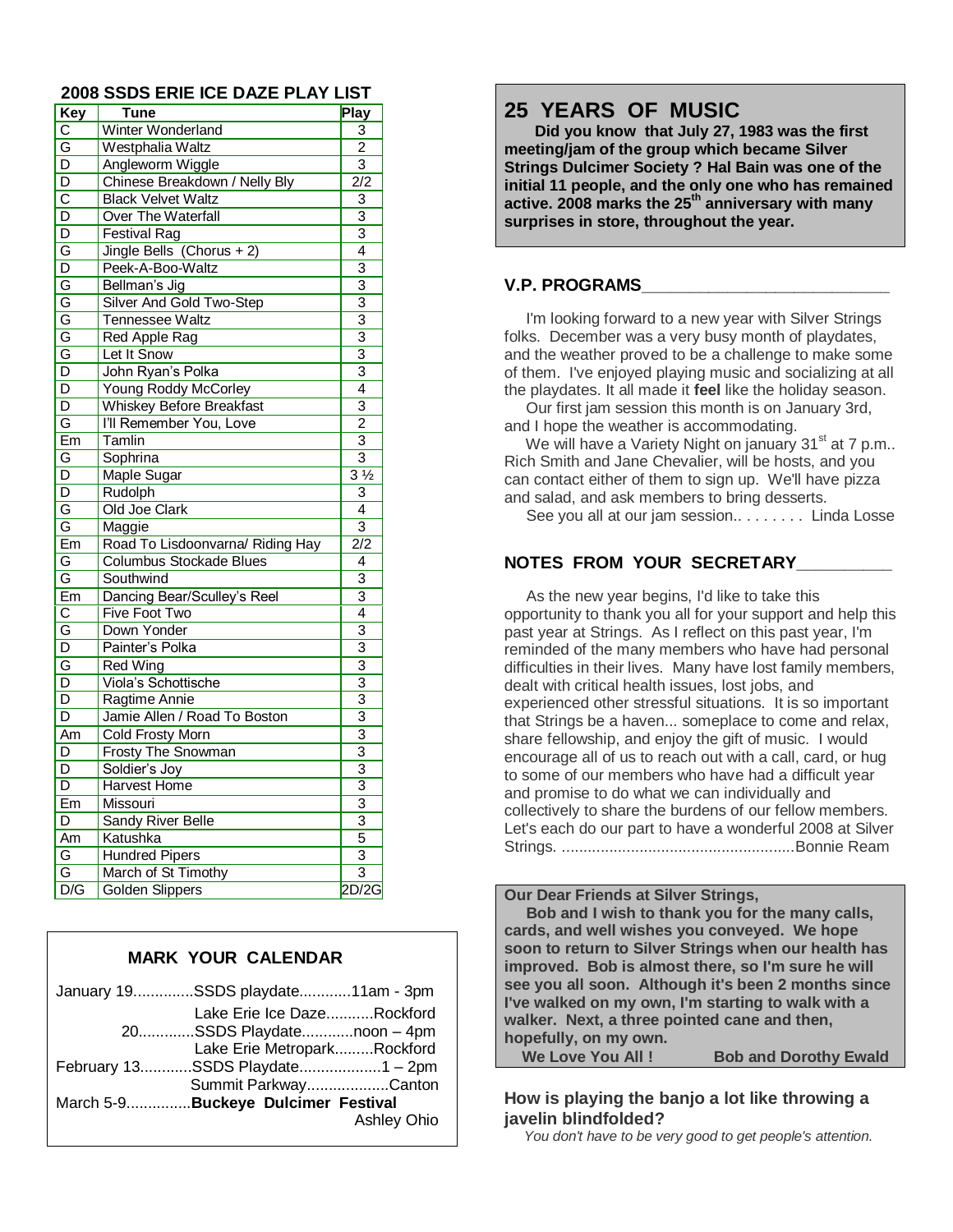# **BUCKEYE FESTIVAL**

 It is not too early to think about attending the **17th Annual Buckeye Festival** in Ashley, Ohio, (35 miles northeast of Columbus) **March 5-9, 2008. Registration is due Feb. 15th**

 You may choose the Basic package, Friday 3pm – Sunday 9:30am Extended package Wednesday, 3pm – Sunday 9:30am

 (with comprehensive workshop Wed. 3pm-Fri.3pm) The fees cover dormitory style housing, really good meals, and all workshops. (Commuter packages are available, if you prefer a motel). 6 camper sites are also available on the grounds.

 The festival is held at Recreation Unlimited, a camp facility for physically or developmentally challenged individuals. It began as a fundraiser for "scholarships" for campers with financial needs (63% of attendees). All profits from the music-fest finance that purpose.

 Full day beginner sessions are available for mountain and hammered dulcimer, clawhammer banjo, and fiddle. Instructors include Shelly Stevens, Cindy funk, Joe Steiner,Linda Brockinton, and Tull Glazener on Mountain Dulcimer; Chris Cooperrider, Joyce Harrison, Mark Wade,Tina Gugeler, and Steve Schneider on Hammered Dulcimer: Shari Wolf (Band Together), JoAnn Smoth (Autoharp), Pamela Bruner (Harp), and Dorothy Buchanan (extra assistance for all). Many of these names are familiar from music festivals and competitions around the country.

 There are nightly slow, moderate and high speed jams available. Add open stage performances, the Saturday night concert, Sunday morning Gospel sing and all of the new friends, just waiting to be met, for an unbeatable good time.

 Check the website **buckeyedulcimer@yahoo.com** or contact **Louise Ziegler (740) 747-2326** for more information or registration

# **DID YOU KNOW...?**

 **Did you know** that **anyone** is invited to submit articles of musical interest for publication in the Soundboard ? The due date for articles is the  $20<sup>th</sup>$  of each month. On the  $1<sup>st</sup>$  of the following month, the Soundboard is posted on the website. Printed copies are available at meetings during the month. Back issues are available on the website or by request.

 **Did you know** that if you know a club member who will be /is/ was hospitalized or ill recently, has a new baby, or has a death in their immediate family, you are asked to please contact Bonnie Ream at (734) 464-7156 (our secretary) who will acknowledge it for the club.

 **Did you know** that **every member is invited** to attend board meetings held 6-6:45, before the jam, on the 1<sup>st</sup> Thursday of each month ? (Cancelled only if 2 or more board members are unavailable)

**PLEASE check the BIRTHDAY-ANNIVERSARY list on the back table, and add yours if it's not there. We'd like to help you celebrate.**

## **IT'S JANUARY. . . .**

# **HAPPY BIRTHDAY !!!**

**4.........Val Losse 10…...Sharon McAuliffe 18.......Tom Meggison 23…....Terry Avery 26…....Kelly Kaiser**



#### **THE "LOWLY" HARMONICA**

 The harmonica is based on an ancient instrument, the *sheng*. A Chinese gourd and reed instrument, the sheng may have been invented as long as 5000 years ago by Chinese Empress Nyu-kwa. The basic design of the sheng allowed tones to be made while blowing or drawing air through the instrument, across bamboo shavings (reeds), making it the first "reed instrument", unique among the ancient wind instruments.

 Instruments resembling the modern harmonica began in the early 19th century. Christian Friedrich Ludwig Buschmann bundled fifteen pitch pipes into a roughly square shape, approximately 4 inches wide and tall, to create the Buschmann *Aura* about 1820. This blow-only design allowed tunes to be played and became somewhat popular in Germany and Austria, but was a rather limited instrument due to its size and design.

 The next version of the modern harmonica came in America from a Bohemian immigrant known today only by his last name, Richter. He created a 10-hole, diatonic harmonica called the "*Vamper*" with two stacked reed plates that would produce a consistent tone when blowing or drawing air over the reeds. Its size, approximate 4 inches wide but only 1 inch tall, made it an immediate improvement. Still, the modern harmonica was more a curiosity than a respected instrument.

 It took a German clock maker to catapult the *harmonica* to its current status. Mathias Hohner had manufactured "mouth organs" in his spare time since the early 1850's. In 1865, he sent a small supply of his harmonicas to his cousins, who had emigrated to America, with the intent of establishing a market for his product. The tone and beauty of these simple instruments quickly won over many Americans. Its portable size, quality construction, and superb tone made harmonicas a quick addition to American music. Hohner almost singe-handedly established the harmonica in the American musical lexicon.

 There are currently more harmonicas in use, than any other instrument in the world.